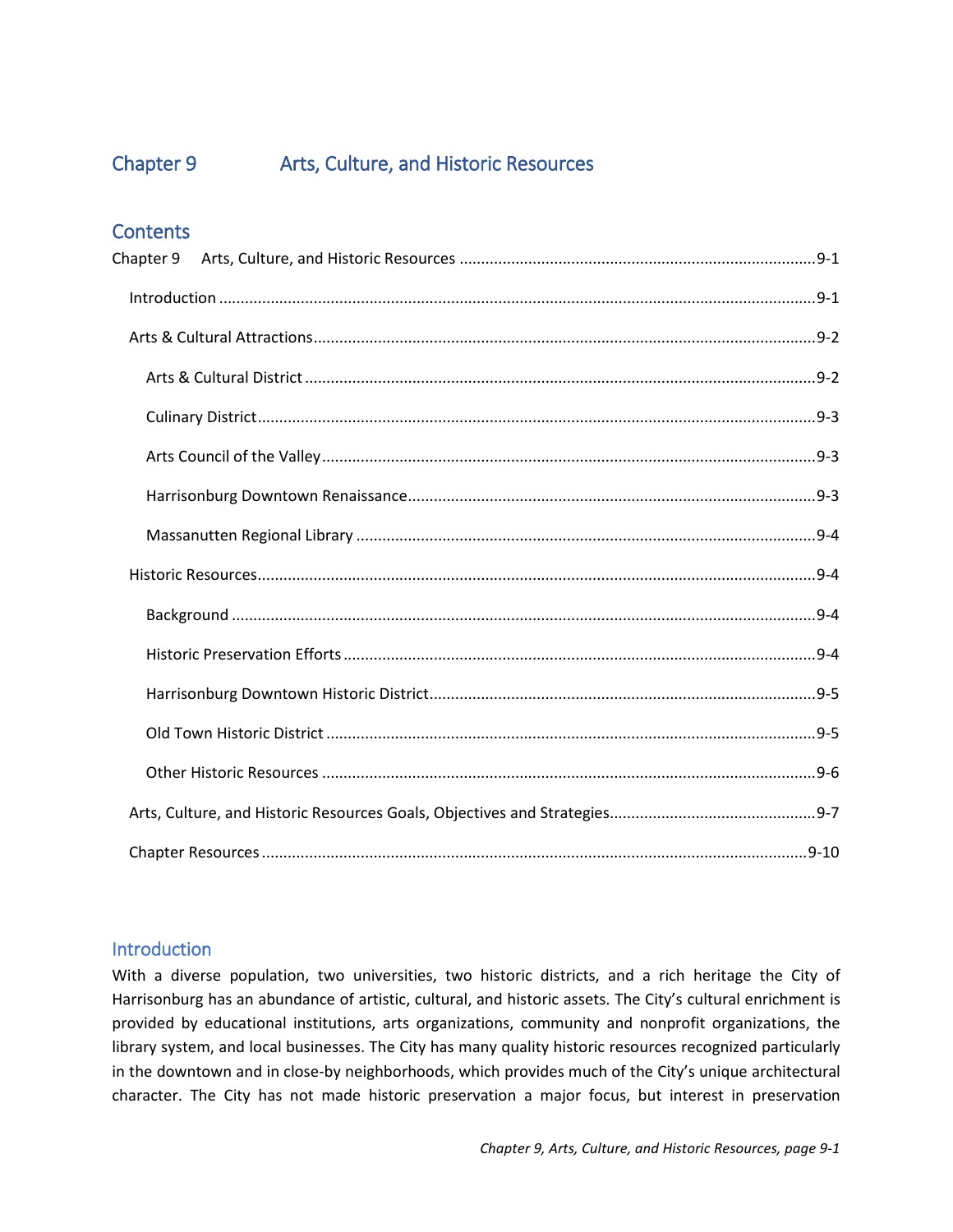# <span id="page-1-0"></span>Chapter 9 Arts, Culture, and Historic Resources

# **Contents**

#### <span id="page-1-1"></span>**Introduction**

With a diverse population, two universities, two historic districts, and a rich heritage the City of Harrisonburg has an abundance of artistic, cultural, and historic assets. The City's cultural enrichment is provided by educational institutions, arts organizations, community and nonprofit organizations, the library system, and local businesses. The City has many quality historic resources recognized particularly in the downtown and in close-by neighborhoods, which provides much of the City's unique architectural character. The City has not made historic preservation a major focus, but interest in preservation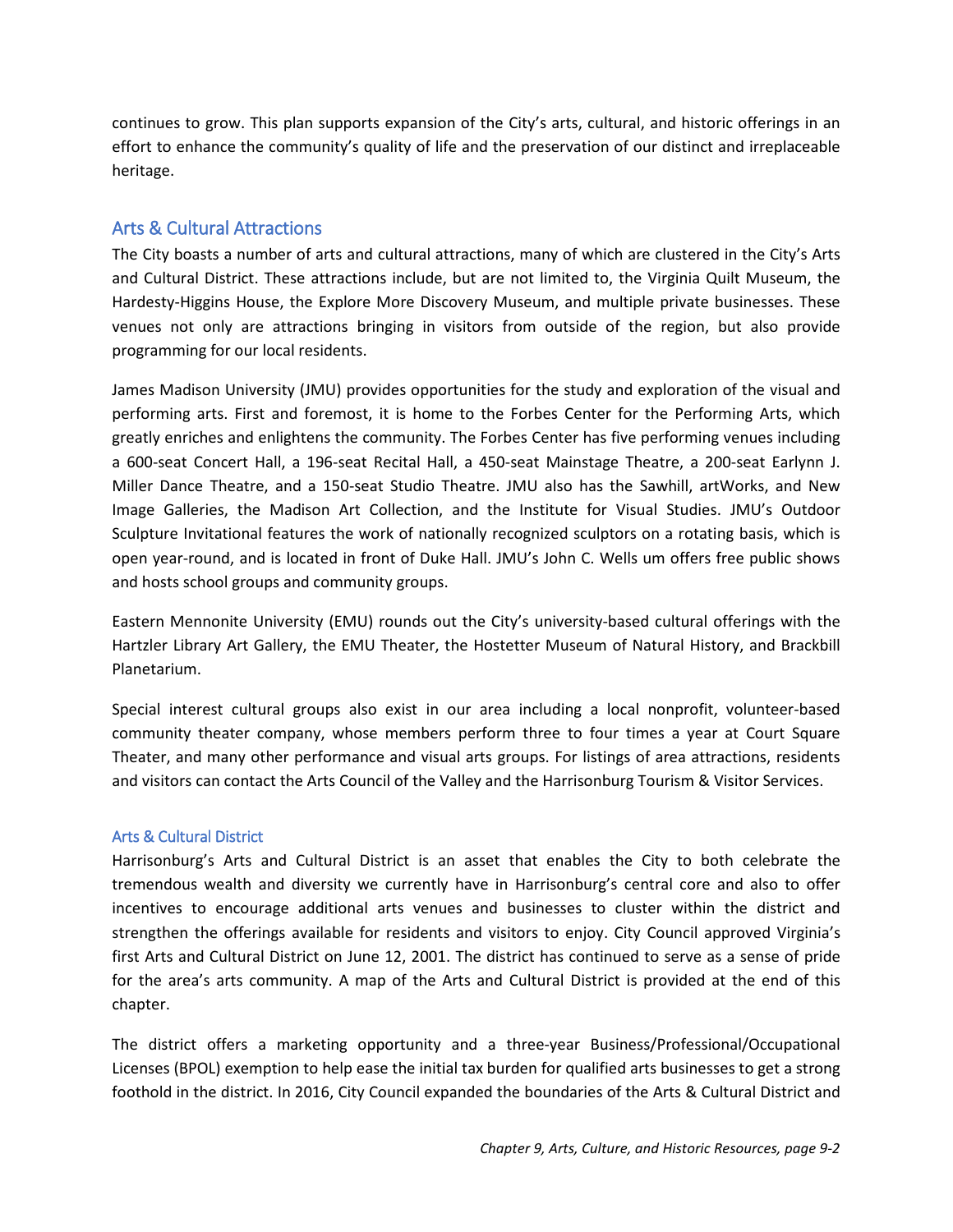continues to grow. This plan supports expansion of the City's arts, cultural, and historic offerings in an effort to enhance the community's quality of life and the preservation of our distinct and irreplaceable heritage.

# <span id="page-2-0"></span>Arts & Cultural Attractions

The City boasts a number of arts and cultural attractions, many of which are clustered in the City's Arts and Cultural District. These attractions include, but are not limited to, the Virginia Quilt Museum, the Hardesty-Higgins House, the Explore More Discovery Museum, and multiple private businesses. These venues not only are attractions bringing in visitors from outside of the region, but also provide programming for our local residents.

James Madison University (JMU) provides opportunities for the study and exploration of the visual and performing arts. First and foremost, it is home to the Forbes Center for the Performing Arts, which greatly enriches and enlightens the community. The Forbes Center has five performing venues including a 600-seat Concert Hall, a 196-seat Recital Hall, a 450-seat Mainstage Theatre, a 200-seat Earlynn J. Miller Dance Theatre, and a 150-seat Studio Theatre. JMU also has the Sawhill, artWorks, and New Image Galleries, the Madison Art Collection, and the Institute for Visual Studies. JMU's Outdoor Sculpture Invitational features the work of nationally recognized sculptors on a rotating basis, which is open year-round, and is located in front of Duke Hall. JMU's John C. Wells um offers free public shows and hosts school groups and community groups.

Eastern Mennonite University (EMU) rounds out the City's university-based cultural offerings with the Hartzler Library Art Gallery, the EMU Theater, the Hostetter Museum of Natural History, and Brackbill Planetarium.

Special interest cultural groups also exist in our area including a local nonprofit, volunteer-based community theater company, whose members perform three to four times a year at Court Square Theater, and many other performance and visual arts groups. For listings of area attractions, residents and visitors can contact the Arts Council of the Valley and the Harrisonburg Tourism & Visitor Services.

#### <span id="page-2-1"></span>Arts & Cultural District

Harrisonburg's Arts and Cultural District is an asset that enables the City to both celebrate the tremendous wealth and diversity we currently have in Harrisonburg's central core and also to offer incentives to encourage additional arts venues and businesses to cluster within the district and strengthen the offerings available for residents and visitors to enjoy. City Council approved Virginia's first Arts and Cultural District on June 12, 2001. The district has continued to serve as a sense of pride for the area's arts community. A map of the Arts and Cultural District is provided at the end of this chapter.

The district offers a marketing opportunity and a three-year Business/Professional/Occupational Licenses (BPOL) exemption to help ease the initial tax burden for qualified arts businesses to get a strong foothold in the district. In 2016, City Council expanded the boundaries of the Arts & Cultural District and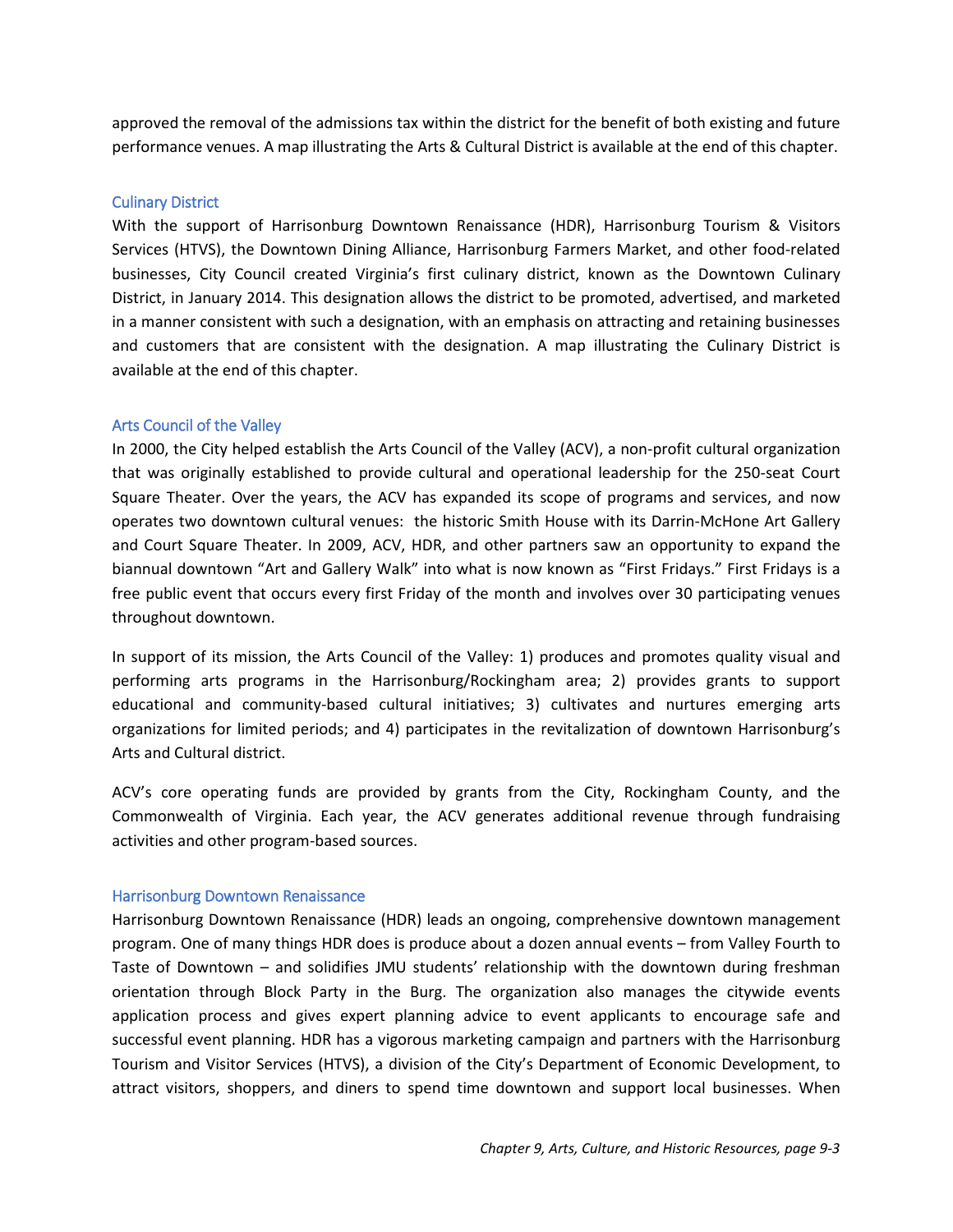approved the removal of the admissions tax within the district for the benefit of both existing and future performance venues. A map illustrating the Arts & Cultural District is available at the end of this chapter.

#### <span id="page-3-0"></span>Culinary District

With the support of Harrisonburg Downtown Renaissance (HDR), Harrisonburg Tourism & Visitors Services (HTVS), the Downtown Dining Alliance, Harrisonburg Farmers Market, and other food-related businesses, City Council created Virginia's first culinary district, known as the Downtown Culinary District, in January 2014. This designation allows the district to be promoted, advertised, and marketed in a manner consistent with such a designation, with an emphasis on attracting and retaining businesses and customers that are consistent with the designation. A map illustrating the Culinary District is available at the end of this chapter.

#### <span id="page-3-1"></span>Arts Council of the Valley

In 2000, the City helped establish the Arts Council of the Valley (ACV), a non-profit cultural organization that was originally established to provide cultural and operational leadership for the 250-seat Court Square Theater. Over the years, the ACV has expanded its scope of programs and services, and now operates two downtown cultural venues: the historic Smith House with its Darrin-McHone Art Gallery and Court Square Theater. In 2009, ACV, HDR, and other partners saw an opportunity to expand the biannual downtown "Art and Gallery Walk" into what is now known as "First Fridays." First Fridays is a free public event that occurs every first Friday of the month and involves over 30 participating venues throughout downtown.

In support of its mission, the Arts Council of the Valley: 1) produces and promotes quality visual and performing arts programs in the Harrisonburg/Rockingham area; 2) provides grants to support educational and community-based cultural initiatives; 3) cultivates and nurtures emerging arts organizations for limited periods; and 4) participates in the revitalization of downtown Harrisonburg's Arts and Cultural district.

ACV's core operating funds are provided by grants from the City, Rockingham County, and the Commonwealth of Virginia. Each year, the ACV generates additional revenue through fundraising activities and other program-based sources.

#### <span id="page-3-2"></span>Harrisonburg Downtown Renaissance

Harrisonburg Downtown Renaissance (HDR) leads an ongoing, comprehensive downtown management program. One of many things HDR does is produce about a dozen annual events – from Valley Fourth to Taste of Downtown – and solidifies JMU students' relationship with the downtown during freshman orientation through Block Party in the Burg. The organization also manages the citywide events application process and gives expert planning advice to event applicants to encourage safe and successful event planning. HDR has a vigorous marketing campaign and partners with the Harrisonburg Tourism and Visitor Services (HTVS), a division of the City's Department of Economic Development, to attract visitors, shoppers, and diners to spend time downtown and support local businesses. When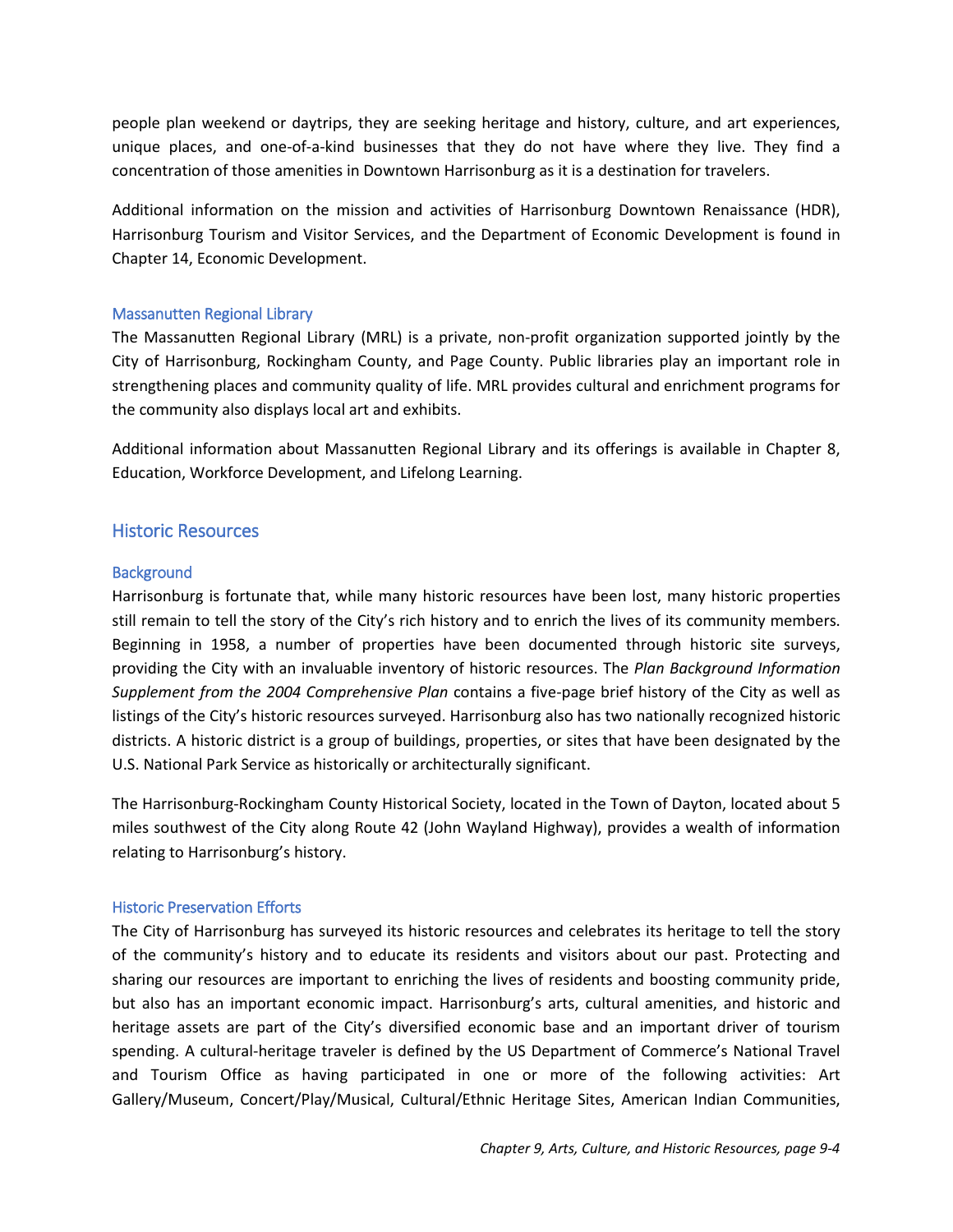people plan weekend or daytrips, they are seeking heritage and history, culture, and art experiences, unique places, and one-of-a-kind businesses that they do not have where they live. They find a concentration of those amenities in Downtown Harrisonburg as it is a destination for travelers.

Additional information on the mission and activities of Harrisonburg Downtown Renaissance (HDR), Harrisonburg Tourism and Visitor Services, and the Department of Economic Development is found in Chapter 14, Economic Development.

#### <span id="page-4-0"></span>Massanutten Regional Library

The Massanutten Regional Library (MRL) is a private, non-profit organization supported jointly by the City of Harrisonburg, Rockingham County, and Page County. Public libraries play an important role in strengthening places and community quality of life. MRL provides cultural and enrichment programs for the community also displays local art and exhibits.

Additional information about Massanutten Regional Library and its offerings is available in Chapter 8, Education, Workforce Development, and Lifelong Learning.

#### <span id="page-4-1"></span>Historic Resources

#### <span id="page-4-2"></span>**Background**

Harrisonburg is fortunate that, while many historic resources have been lost, many historic properties still remain to tell the story of the City's rich history and to enrich the lives of its community members. Beginning in 1958, a number of properties have been documented through historic site surveys, providing the City with an invaluable inventory of historic resources. The *Plan Background Information Supplement from the 2004 Comprehensive Plan* contains a five-page brief history of the City as well as listings of the City's historic resources surveyed. Harrisonburg also has two nationally recognized historic districts. A historic district is a group of buildings, properties, or sites that have been designated by the U.S. National Park Service as historically or architecturally significant.

The Harrisonburg-Rockingham County Historical Society, located in the Town of Dayton, located about 5 miles southwest of the City along Route 42 (John Wayland Highway), provides a wealth of information relating to Harrisonburg's history.

#### <span id="page-4-3"></span>Historic Preservation Efforts

The City of Harrisonburg has surveyed its historic resources and celebrates its heritage to tell the story of the community's history and to educate its residents and visitors about our past. Protecting and sharing our resources are important to enriching the lives of residents and boosting community pride, but also has an important economic impact. Harrisonburg's arts, cultural amenities, and historic and heritage assets are part of the City's diversified economic base and an important driver of tourism spending. A cultural-heritage traveler is defined by the US Department of Commerce's National Travel and Tourism Office as having participated in one or more of the following activities: Art Gallery/Museum, Concert/Play/Musical, Cultural/Ethnic Heritage Sites, American Indian Communities,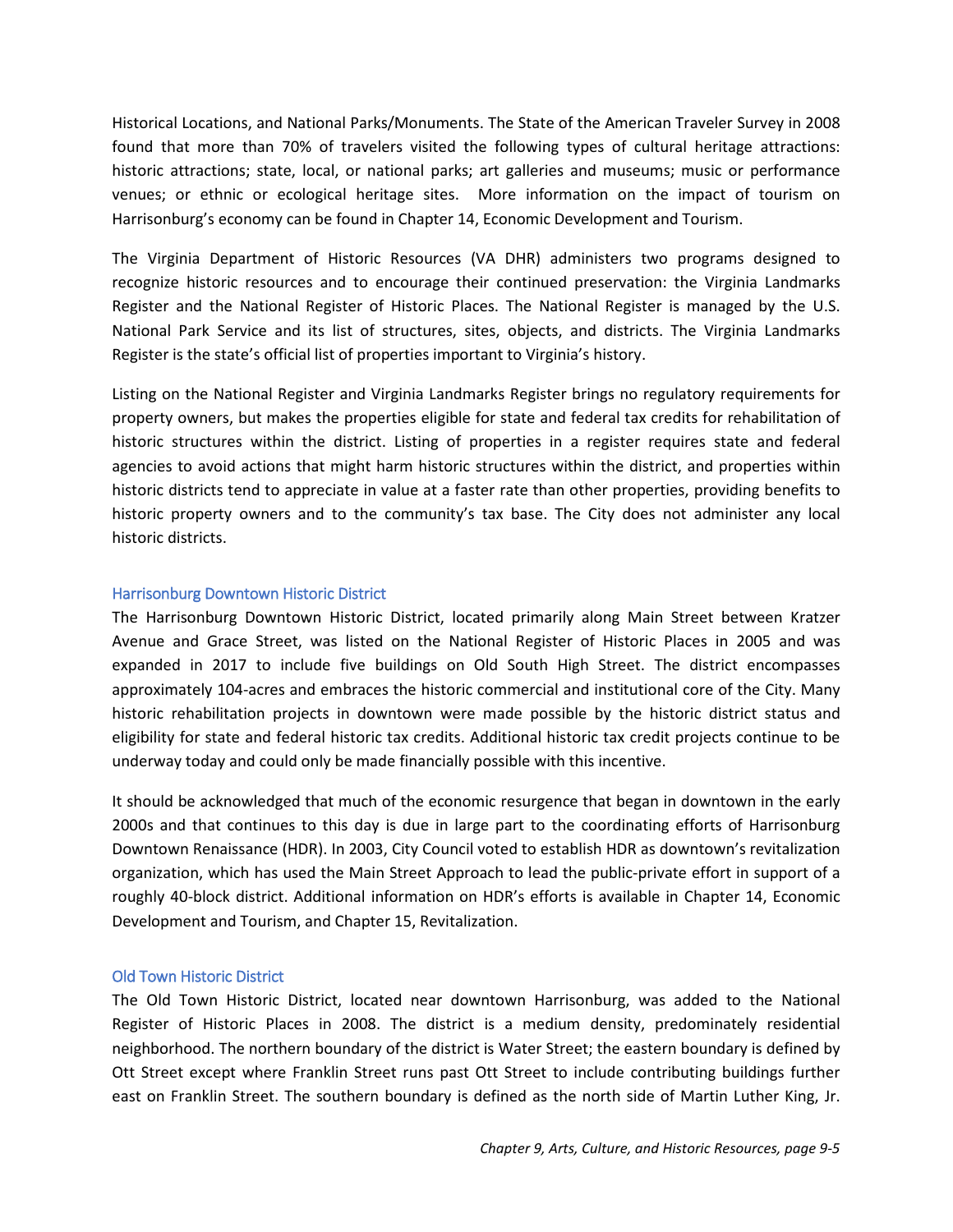Historical Locations, and National Parks/Monuments. The State of the American Traveler Survey in 2008 found that more than 70% of travelers visited the following types of cultural heritage attractions: historic attractions; state, local, or national parks; art galleries and museums; music or performance venues; or ethnic or ecological heritage sites. More information on the impact of tourism on Harrisonburg's economy can be found in Chapter 14, Economic Development and Tourism.

The Virginia Department of Historic Resources (VA DHR) administers two programs designed to recognize historic resources and to encourage their continued preservation: the Virginia Landmarks Register and the National Register of Historic Places. The National Register is managed by the U.S. National Park Service and its list of structures, sites, objects, and districts. The Virginia Landmarks Register is the state's official list of properties important to Virginia's history.

Listing on the National Register and Virginia Landmarks Register brings no regulatory requirements for property owners, but makes the properties eligible for state and federal tax credits for rehabilitation of historic structures within the district. Listing of properties in a register requires state and federal agencies to avoid actions that might harm historic structures within the district, and properties within historic districts tend to appreciate in value at a faster rate than other properties, providing benefits to historic property owners and to the community's tax base. The City does not administer any local historic districts.

#### <span id="page-5-0"></span>Harrisonburg Downtown Historic District

The Harrisonburg Downtown Historic District, located primarily along Main Street between Kratzer Avenue and Grace Street, was listed on the National Register of Historic Places in 2005 and was expanded in 2017 to include five buildings on Old South High Street. The district encompasses approximately 104-acres and embraces the historic commercial and institutional core of the City. Many historic rehabilitation projects in downtown were made possible by the historic district status and eligibility for state and federal historic tax credits. Additional historic tax credit projects continue to be underway today and could only be made financially possible with this incentive.

It should be acknowledged that much of the economic resurgence that began in downtown in the early 2000s and that continues to this day is due in large part to the coordinating efforts of Harrisonburg Downtown Renaissance (HDR). In 2003, City Council voted to establish HDR as downtown's revitalization organization, which has used the Main Street Approach to lead the public-private effort in support of a roughly 40-block district. Additional information on HDR's efforts is available in Chapter 14, Economic Development and Tourism, and Chapter 15, Revitalization.

#### <span id="page-5-1"></span>Old Town Historic District

The Old Town Historic District, located near downtown Harrisonburg, was added to the National Register of Historic Places in 2008. The district is a medium density, predominately residential neighborhood. The northern boundary of the district is Water Street; the eastern boundary is defined by Ott Street except where Franklin Street runs past Ott Street to include contributing buildings further east on Franklin Street. The southern boundary is defined as the north side of Martin Luther King, Jr.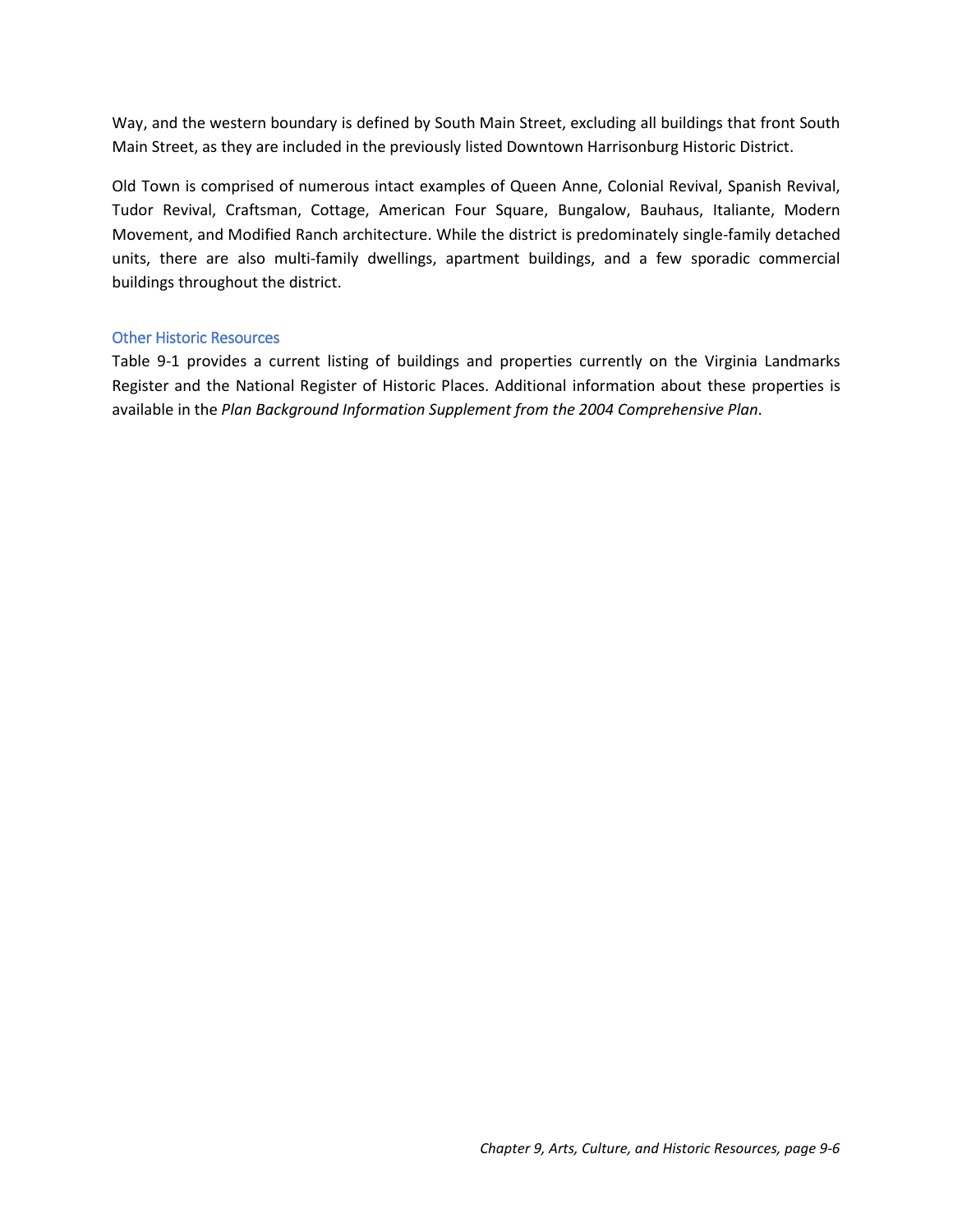Way, and the western boundary is defined by South Main Street, excluding all buildings that front South Main Street, as they are included in the previously listed Downtown Harrisonburg Historic District.

Old Town is comprised of numerous intact examples of Queen Anne, Colonial Revival, Spanish Revival, Tudor Revival, Craftsman, Cottage, American Four Square, Bungalow, Bauhaus, Italiante, Modern Movement, and Modified Ranch architecture. While the district is predominately single-family detached units, there are also multi-family dwellings, apartment buildings, and a few sporadic commercial buildings throughout the district.

#### <span id="page-6-0"></span>Other Historic Resources

Table 9-1 provides a current listing of buildings and properties currently on the Virginia Landmarks Register and the National Register of Historic Places. Additional information about these properties is available in the *Plan Background Information Supplement from the 2004 Comprehensive Plan*.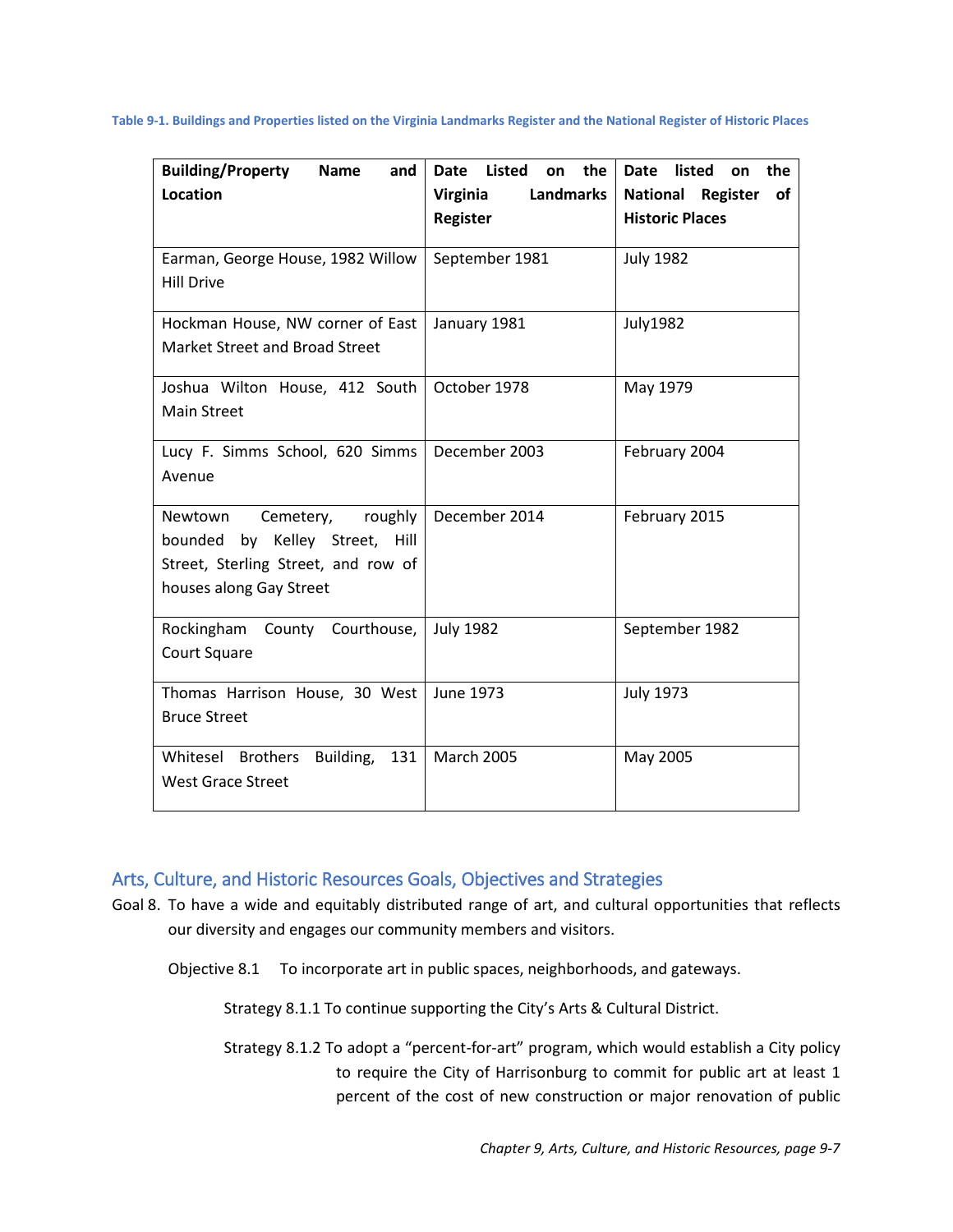**Table 9-1. Buildings and Properties listed on the Virginia Landmarks Register and the National Register of Historic Places**

| <b>Building/Property</b><br>Name<br>and<br>Location                                                                                 | Date Listed<br>the<br>on<br>Virginia<br>Landmarks | Date listed<br>the<br><b>on</b><br><b>National Register</b><br>of |
|-------------------------------------------------------------------------------------------------------------------------------------|---------------------------------------------------|-------------------------------------------------------------------|
|                                                                                                                                     | Register                                          | <b>Historic Places</b>                                            |
| Earman, George House, 1982 Willow<br><b>Hill Drive</b>                                                                              | September 1981                                    | <b>July 1982</b>                                                  |
| Hockman House, NW corner of East<br>Market Street and Broad Street                                                                  | January 1981                                      | <b>July1982</b>                                                   |
| Joshua Wilton House, 412 South<br><b>Main Street</b>                                                                                | October 1978                                      | May 1979                                                          |
| Lucy F. Simms School, 620 Simms<br>Avenue                                                                                           | December 2003                                     | February 2004                                                     |
| Cemetery, roughly<br>Newtown<br>bounded<br>by Kelley Street, Hill<br>Street, Sterling Street, and row of<br>houses along Gay Street | December 2014                                     | February 2015                                                     |
| Rockingham County Courthouse,<br>Court Square                                                                                       | <b>July 1982</b>                                  | September 1982                                                    |
| Thomas Harrison House, 30 West<br><b>Bruce Street</b>                                                                               | June 1973                                         | <b>July 1973</b>                                                  |
| Whitesel Brothers<br>Building,<br>131<br><b>West Grace Street</b>                                                                   | <b>March 2005</b>                                 | May 2005                                                          |

# <span id="page-7-0"></span>Arts, Culture, and Historic Resources Goals, Objectives and Strategies

Goal 8. To have a wide and equitably distributed range of art, and cultural opportunities that reflects our diversity and engages our community members and visitors.

Objective 8.1 To incorporate art in public spaces, neighborhoods, and gateways.

Strategy 8.1.1 To continue supporting the City's Arts & Cultural District.

Strategy 8.1.2 To adopt a "percent-for-art" program, which would establish a City policy to require the City of Harrisonburg to commit for public art at least 1 percent of the cost of new construction or major renovation of public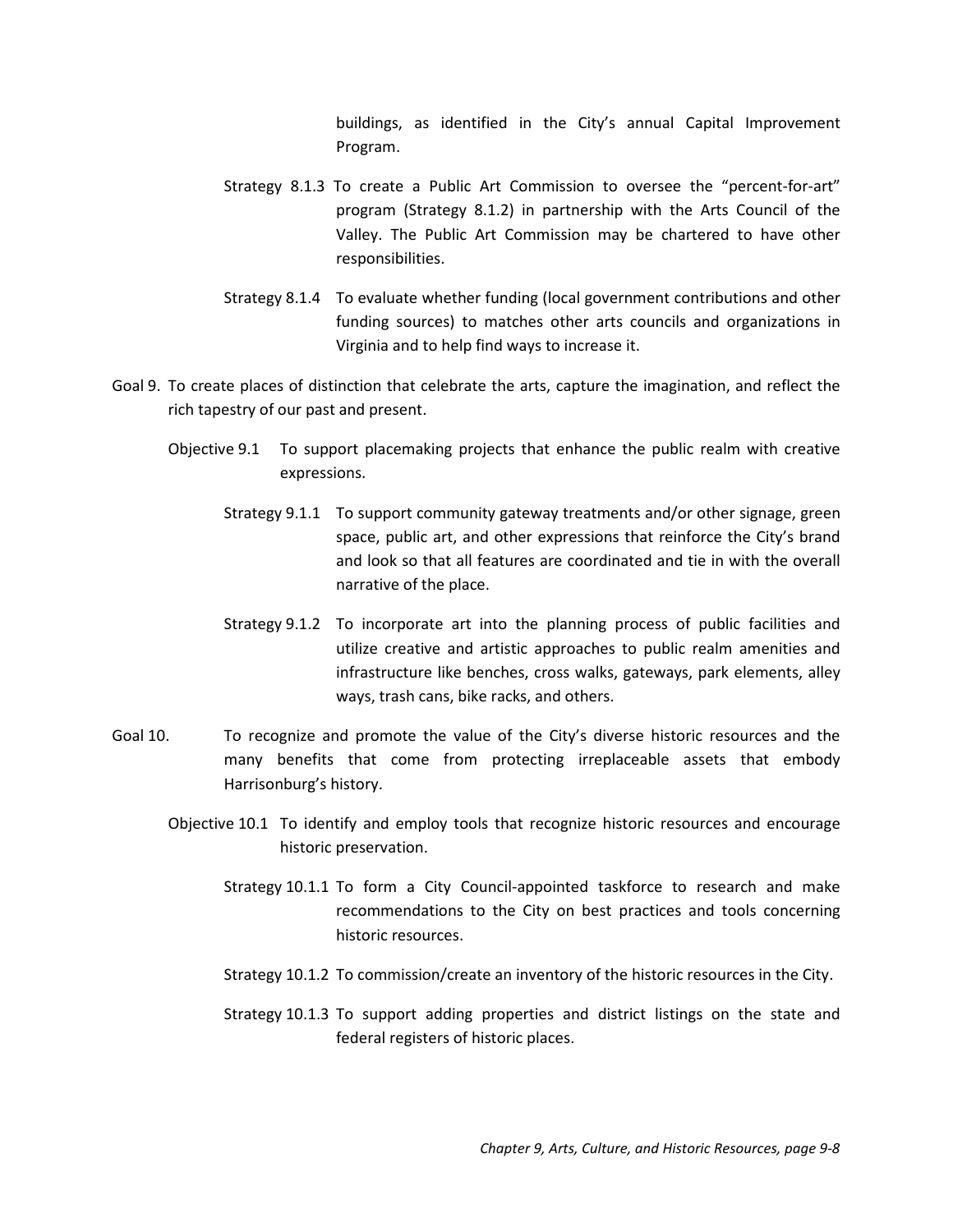buildings, as identified in the City's annual Capital Improvement Program.

- Strategy 8.1.3 To create a Public Art Commission to oversee the "percent-for-art" program (Strategy 8.1.2) in partnership with the Arts Council of the Valley. The Public Art Commission may be chartered to have other responsibilities.
- Strategy 8.1.4 To evaluate whether funding (local government contributions and other funding sources) to matches other arts councils and organizations in Virginia and to help find ways to increase it.
- Goal 9. To create places of distinction that celebrate the arts, capture the imagination, and reflect the rich tapestry of our past and present.
	- Objective 9.1 To support placemaking projects that enhance the public realm with creative expressions.
		- Strategy 9.1.1 To support community gateway treatments and/or other signage, green space, public art, and other expressions that reinforce the City's brand and look so that all features are coordinated and tie in with the overall narrative of the place.
		- Strategy 9.1.2 To incorporate art into the planning process of public facilities and utilize creative and artistic approaches to public realm amenities and infrastructure like benches, cross walks, gateways, park elements, alley ways, trash cans, bike racks, and others.
- Goal 10. To recognize and promote the value of the City's diverse historic resources and the many benefits that come from protecting irreplaceable assets that embody Harrisonburg's history.
	- Objective 10.1 To identify and employ tools that recognize historic resources and encourage historic preservation.
		- Strategy 10.1.1 To form a City Council-appointed taskforce to research and make recommendations to the City on best practices and tools concerning historic resources.
		- Strategy 10.1.2 To commission/create an inventory of the historic resources in the City.
		- Strategy 10.1.3 To support adding properties and district listings on the state and federal registers of historic places.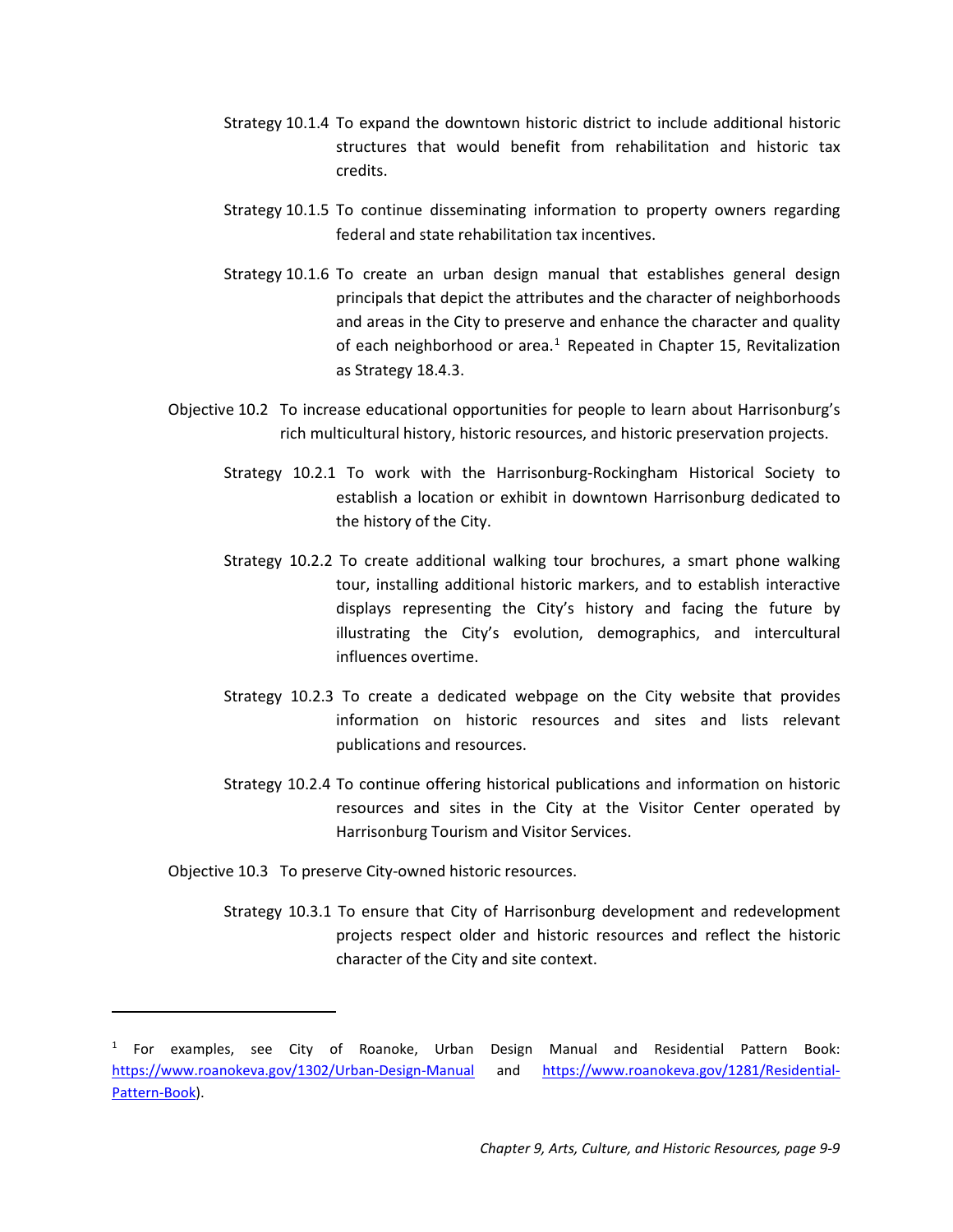- Strategy 10.1.4 To expand the downtown historic district to include additional historic structures that would benefit from rehabilitation and historic tax credits.
- Strategy 10.1.5 To continue disseminating information to property owners regarding federal and state rehabilitation tax incentives.
- Strategy 10.1.6 To create an urban design manual that establishes general design principals that depict the attributes and the character of neighborhoods and areas in the City to preserve and enhance the character and quality of each neighborhood or area. $1$  Repeated in Chapter 15, Revitalization as Strategy 18.4.3.
- Objective 10.2 To increase educational opportunities for people to learn about Harrisonburg's rich multicultural history, historic resources, and historic preservation projects.
	- Strategy 10.2.1 To work with the Harrisonburg-Rockingham Historical Society to establish a location or exhibit in downtown Harrisonburg dedicated to the history of the City.
	- Strategy 10.2.2 To create additional walking tour brochures, a smart phone walking tour, installing additional historic markers, and to establish interactive displays representing the City's history and facing the future by illustrating the City's evolution, demographics, and intercultural influences overtime.
	- Strategy 10.2.3 To create a dedicated webpage on the City website that provides information on historic resources and sites and lists relevant publications and resources.
	- Strategy 10.2.4 To continue offering historical publications and information on historic resources and sites in the City at the Visitor Center operated by Harrisonburg Tourism and Visitor Services.
- Objective 10.3 To preserve City-owned historic resources.

 $\overline{a}$ 

Strategy 10.3.1 To ensure that City of Harrisonburg development and redevelopment projects respect older and historic resources and reflect the historic character of the City and site context.

<span id="page-9-0"></span> $<sup>1</sup>$  For examples, see City of Roanoke, Urban Design Manual and Residential Pattern Book:</sup> <https://www.roanokeva.gov/1302/Urban-Design-Manual> and [https://www.roanokeva.gov/1281/Residential-](https://www.roanokeva.gov/1281/Residential-Pattern-Book)[Pattern-Book\)](https://www.roanokeva.gov/1281/Residential-Pattern-Book).